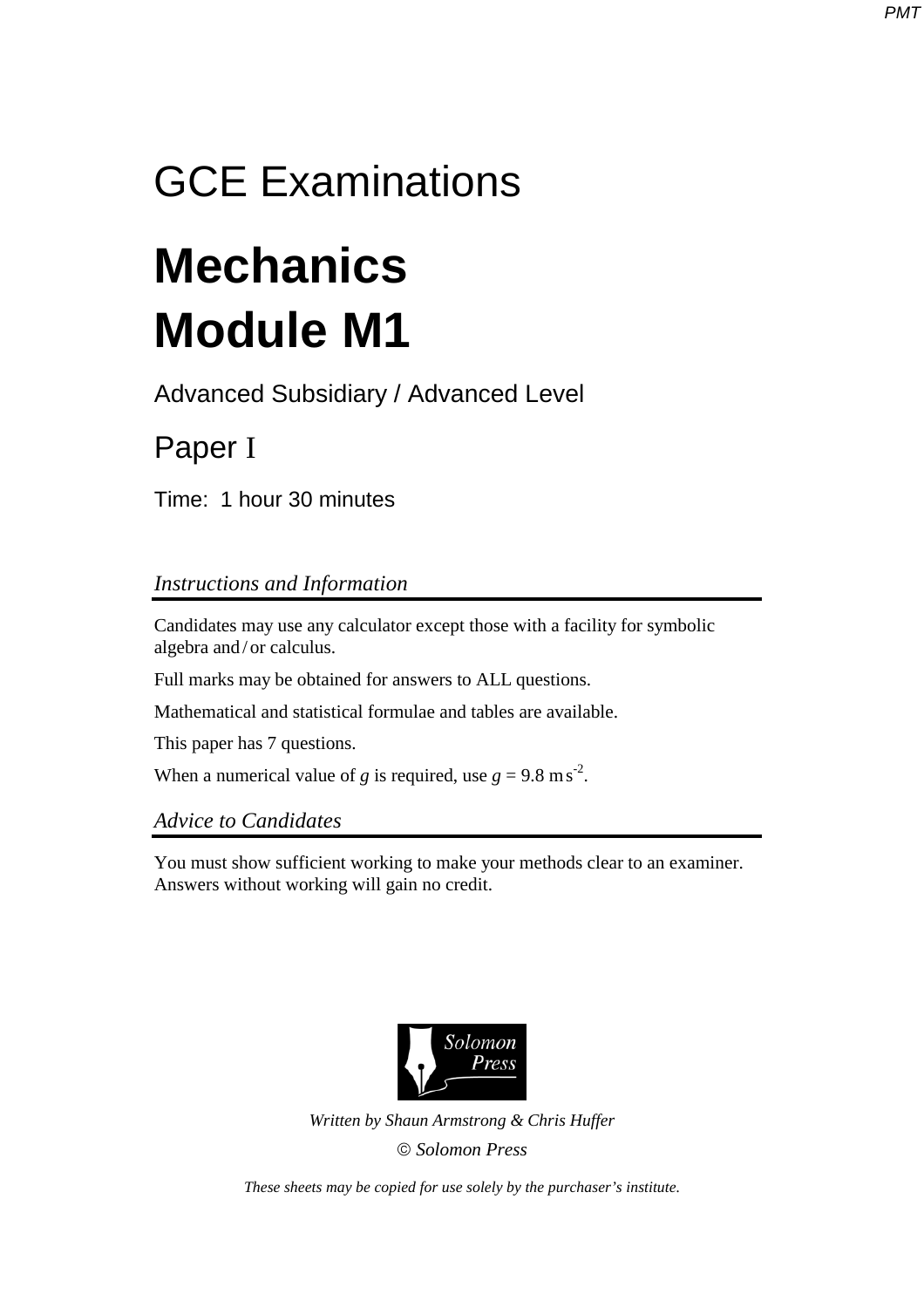**1.** The resultant of two forces  $\mathbf{F}_1$  and  $\mathbf{F}_2$  is ( $\overline{2}$ **i** + 9**j**) N.

Given that  $\mathbf{F}_1 = (2p\mathbf{i} - 3q\mathbf{j})$  N and  $\mathbf{F}_2 = (5q\mathbf{i} + 4p\mathbf{j})$  N, calculate the values of *p* and *q*.

**(5 marks)** 



In a simple model of the situation, the ramp is considered to be smooth.

| $\left(a\right)$ |                                                                                                                                                             | Draw a diagram showing all the forces acting on the lorry.            | $(2 \text{ marks})$ |
|------------------|-------------------------------------------------------------------------------------------------------------------------------------------------------------|-----------------------------------------------------------------------|---------------------|
| (b)              | Find the weight of the lorry and the magnitude of the reaction between the lorry and the<br>ramp, giving your answers to an appropriate degree of accuracy. |                                                                       |                     |
|                  |                                                                                                                                                             |                                                                       | $(4$ marks)         |
| (c)              | Write down any modelling assumptions that you have made about                                                                                               |                                                                       |                     |
|                  | (i)                                                                                                                                                         | the lorry,                                                            |                     |
|                  | (ii)                                                                                                                                                        | the string.                                                           | $(2 \text{ marks})$ |
|                  |                                                                                                                                                             | In a more refined model, the ramp is assumed to be rough.             |                     |
| (d)              |                                                                                                                                                             | State the effect that this would have on your answers to part $(b)$ . | $(2 \text{ marks})$ |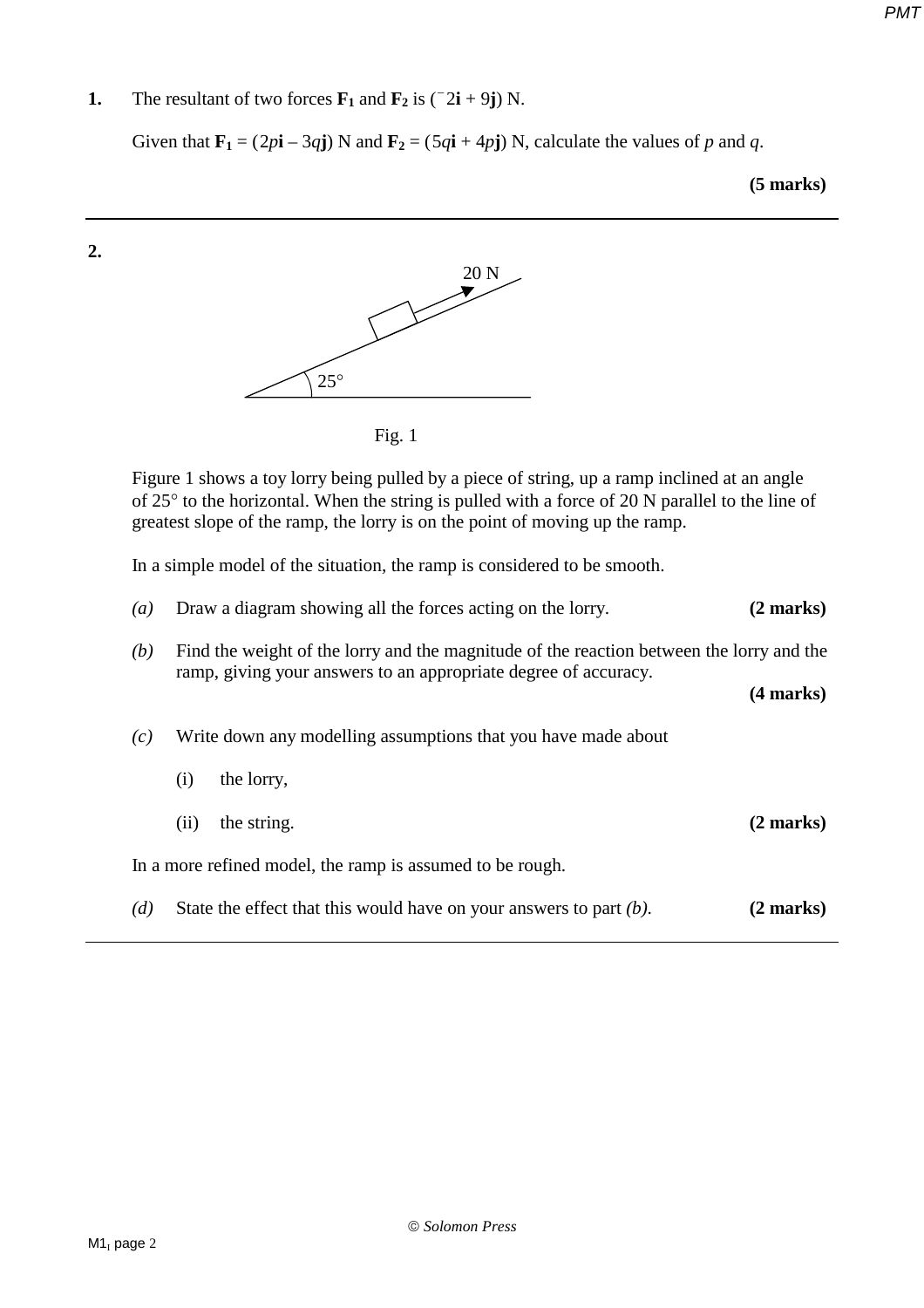**3.** A cannon of mass 600 kg lies on a rough horizontal surface and is used to fire a 3 kg shell horizontally at  $200 \text{ m s}^{-1}$ . *(a)* Find the impulse which the shell exerts on the cannon. **(3 marks)** *(b)* Find the speed with which the cannon recoils. **(2 marks)** Given that the coefficient of friction between the cannon and the surface is 0.75, *(c)* calculate, to the nearest centimetre, the distance that the cannon travels before coming to rest. **(6 marks) 4.** The position of an aeroplane flying in a straight horizontal line at constant speed is plotted on a radar screen. At 2 p.m. the position vector of the aeroplane is (80**i** + 5**j**), where **i** and **j** are unit vectors directed east and north respectively relative to a fixed origin, *O*, on the screen. Ten minutes later the position of the aeroplane on the screen is  $(32\mathbf{i} + 19\mathbf{j})$ . Each unit on the screen represents 1 km. *(a)* Find the position vector of the aeroplane at 2:30 p.m. **(4 marks)** *(b)* Find the speed of the aeroplane in  $kmh^{-1}$ . **(4 marks)** *(c)* Find, correct to the nearest degree, the bearing on which the aeroplane is flying. **(3 marks)**

*Turn over*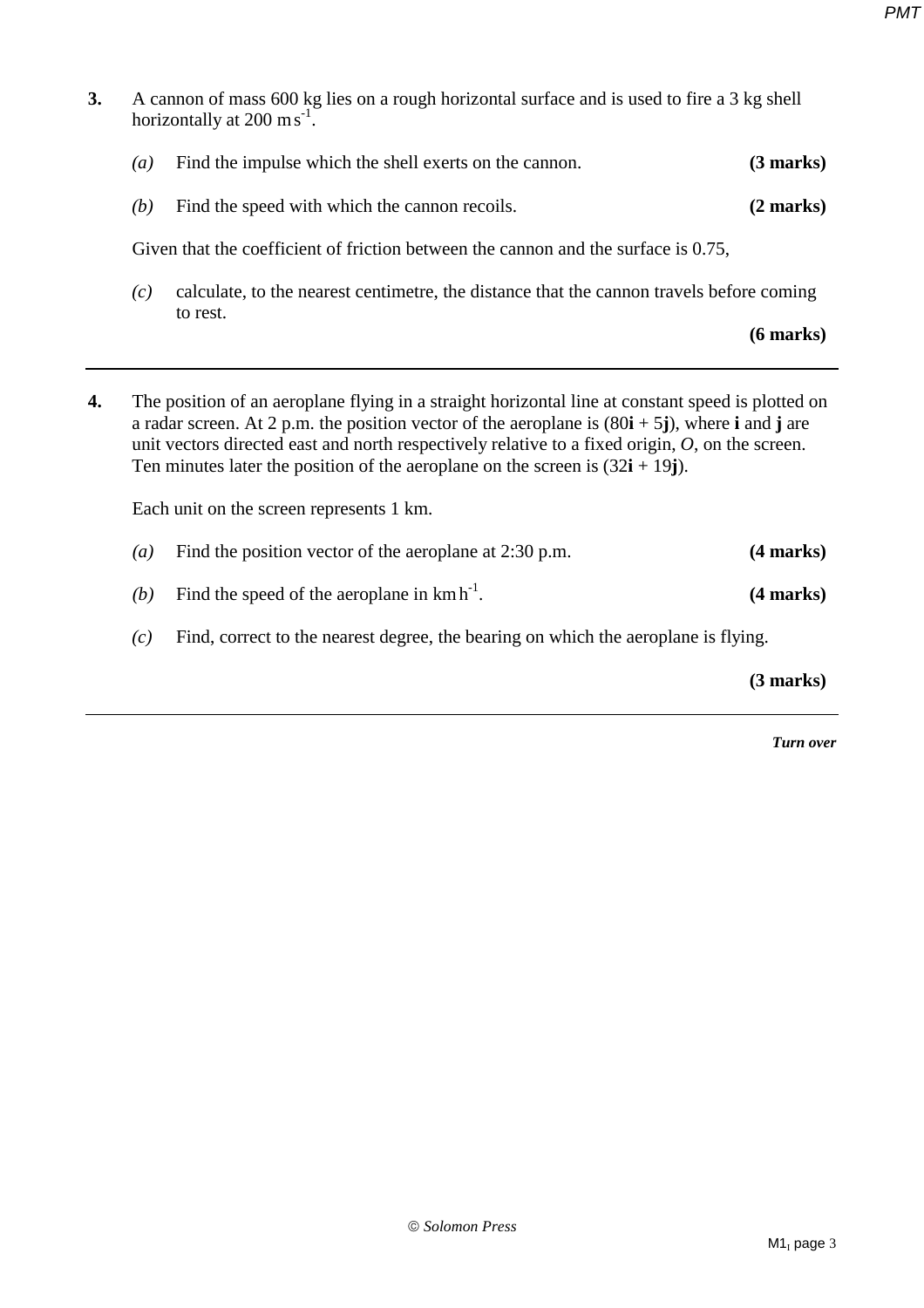**5.** A car on a straight test track starts from rest and accelerates to a speed of  $V \text{ m s}^{-1}$  in 6 seconds. The car maintains this speed for a further 50 seconds before decelerating to rest.

In a simple model of this motion, the acceleration and deceleration are assumed to be uniform and the magnitude of the deceleration to be 1.5 times that of the acceleration.

| (a) | Show that the total time for which the car is moving is 60 seconds. | $(3 \text{ marks})$ |
|-----|---------------------------------------------------------------------|---------------------|
| (b) | Sketch a velocity-time graph for this journey.                      | $(3$ marks)         |
|     | Given that the total distance travelled is 1320 metres,             |                     |
| (c) | find $V$ .                                                          | (3 marks)           |

In a more sophisticated model, the acceleration is assumed to be inversely proportional to the

velocity of the car.

*(d)* Explain how the acceleration would vary during the first six seconds under this model.

#### **(2 marks)**



Fig. 2

Figure 2 shows a bench of length 3 m being used in a gymnasium.

The bench rests horizontally on two identical supports which are 2.2 m apart and equidistant from the middle of the bench.

*(a)* Explain why it is reasonable to model the bench as a uniform rod. **(2 marks)**

When a gymnast of mass 55 kg stands on the bench 0.1 m from one end, the bench is on the point of tilting.

*(b)* Find the mass of the bench. **(4 marks)**

The first gymnast dismounts and a second gymnast of mass 33 kg steps onto the bench at a distance of 0.4 m from its centre.

*(c)* Show that the magnitudes of the reaction forces on the two supports are in the ratio 5 : 3. **(6 marks)**